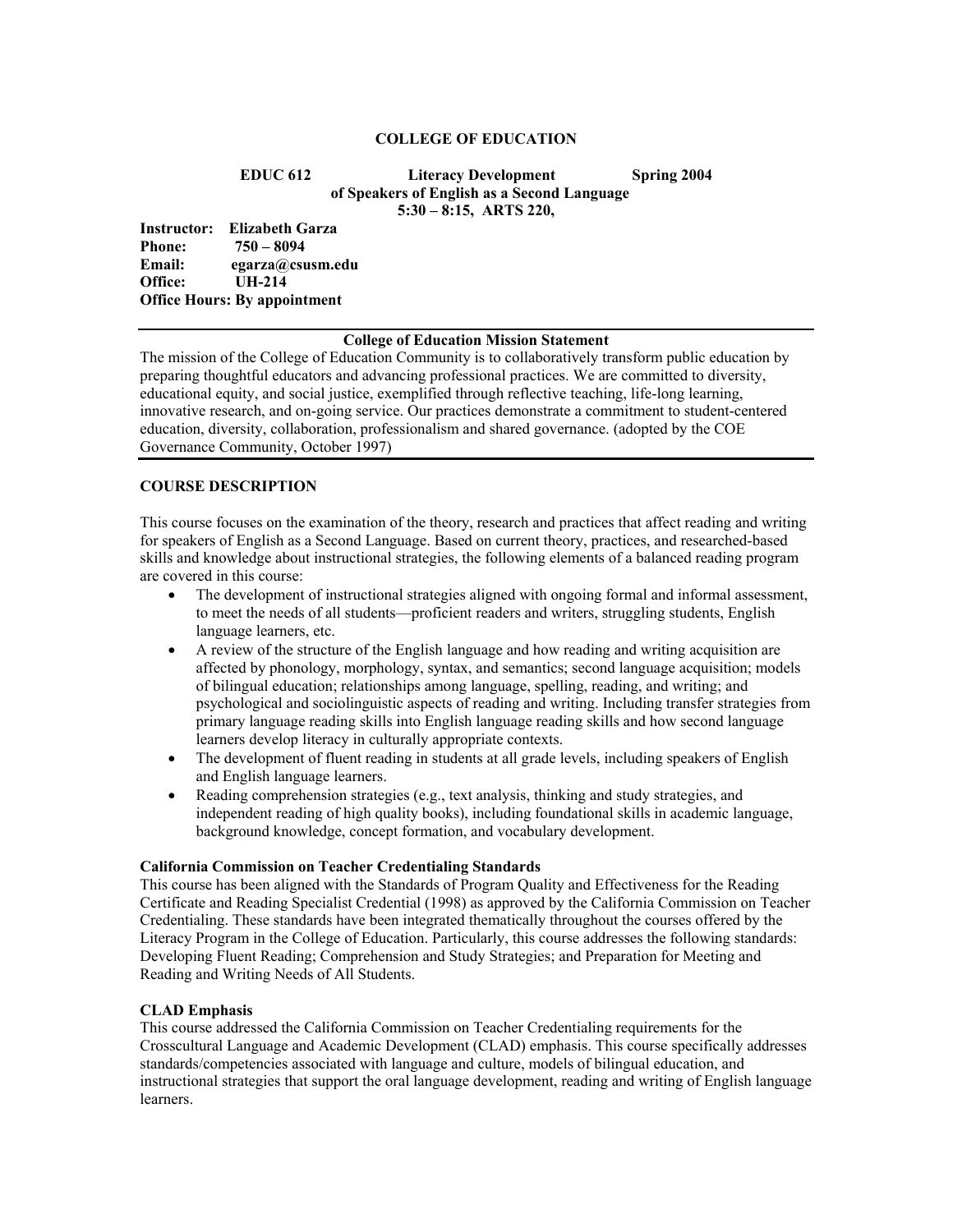## **COURSE REQUIREMENTS**

#### **Required Texts**

**Calkins, L. (2001).** The Art of Teaching Reading. Longman

- **Echevarria, J., & Graves, A. (2003).** Sheltered Content Instruction: Teaching English-Language Learners with Diverse Abilities, 2cnd Edition. Allyn and Bacon.
- **Garcia, G. Editor. (2003).** English Learners: Reaching the Highest Levels of English Literacy. International Reading Association.

## **Optional Text**

**Brice, A. (2002).** The Hispanic Child: Speech, Language, Culture, and Education. Allyn and Bacon.

#### **Grading Policy**

All students are expected to participate in class activities and demonstrate reflective learning. It is important that students are well prepared for course sessions by completing the readings and assignments scheduled before the class meeting. Unless otherwise negotiated with the instructor, all assignments are to be handed in on the due date. Assignments not handed in on due date will lose 10 % of earned credit per day. Assignments should be typed and double-spaced. The following grading scale will be used:

| $A(93-100)$   | $B+ (87-89)$  | $C+ (77-79)$ | $D+(67-69)$  |
|---------------|---------------|--------------|--------------|
| $A - (90-92)$ | B (83-86)     | C $(73-76)$  | D $(63-67)$  |
|               | $B - (80-82)$ | C- $(70-72)$ | D- $(60-62)$ |

#### **ASSIGNMENTS**

### **Attendance and Participation (15 points)**

You are expected to attend all class sessions, to participate actively in class activities, and to complete all required readings and projects by the assigned date.

#### **Chapter Presentation (30 points) Sign Up**

Groups of 3 will briefly summarize three key aspects of a chapter they've chosen from the Garcia text, *English Learners*, in a 10 minute presentation:

- The main thesis of the study.
- What was done in the study
- The significant conclusions of the study

After the presentation, you will facilitate a class discussion of responses to the chapter.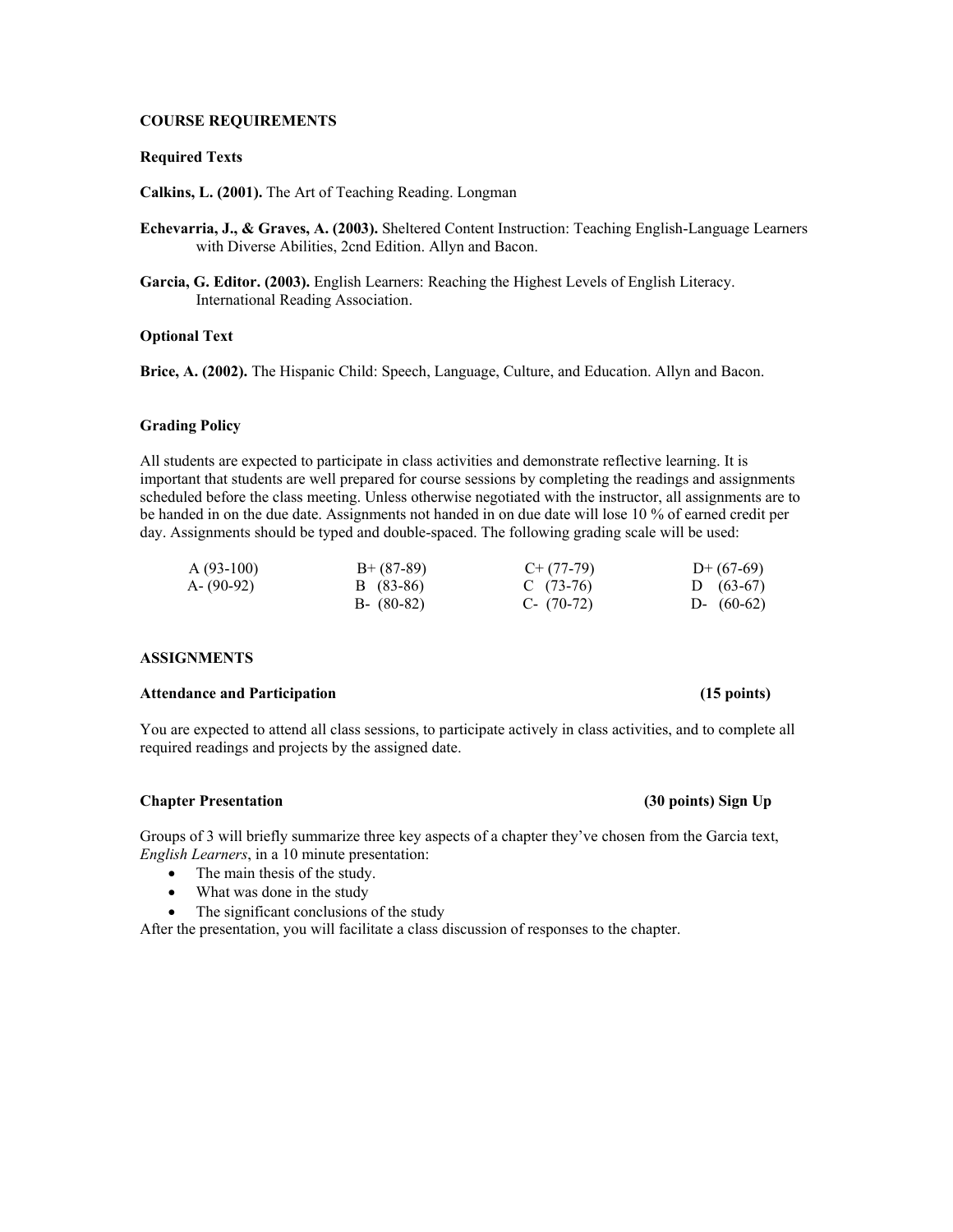## **Text Analysis: (15 points) (Due Session 7)**

You will prepare a 3 page paper that includes:

- A brief introduction to your classroom and curriculum (specify your grade level.). Identify the types of texts structures (genres) that you currently use in your classroom, making a list of types of texts (e.g., picture books, traditional literature, textbooks, informational books, fiction, biographies, poetry, commercial reading programs, computer programs, classroom writings – science reports, charts, posters, etc.). Include 1 example of each type.
- A discussion on how the features and structure of these texts can support ELL reading and writing fluency, reading comprehension, content learning, and learning about text structure. What are the implications of using a variety of texts? How do you use the various genres to support reading and writing fluency, reading comprehension, vocabulary development and content learning, as well as writing models?
- Identify types of text you are not currently using in your classroom that you believe would enhance and support ELL literacy development. Reflect on how they might change literacy learning opportunities for your students and brainstorm ideas on how you can start to include them in your curriculum.

## **Literacy Strategy Intervention Study (40 points) Due Session 13**

You will prepare a 6 page paper to share in round table discussions about a literacy strategy intervention you will try with a small group needing help with literacy learning in English as their second language. The paper will include the following:

The pretest:

• A description of the need the learners have that calls for a literacy intervention and the basis for concluding that they have this need (formal or informal assessment data need to be included).

The intervention:

- A description of the intervention strategy you will try
- An explanation of why you think it is an appropriate intervention
- A record of what you did and how the children responded

The post-test

• An explanation of the extent (formal/informal assessment data need to be included), manner (what was the positive, neutral, and/or negative results) and reason why this intervention did or did not work in the ways that were expected.

Reflection

• Write a one page reflection on the process and what you learned about assessments, pre-tests and post-tests, and specific interventions. What would you do differently next time? What was valuable about the experience? How can you use this experience to further your development as a reading specialist?